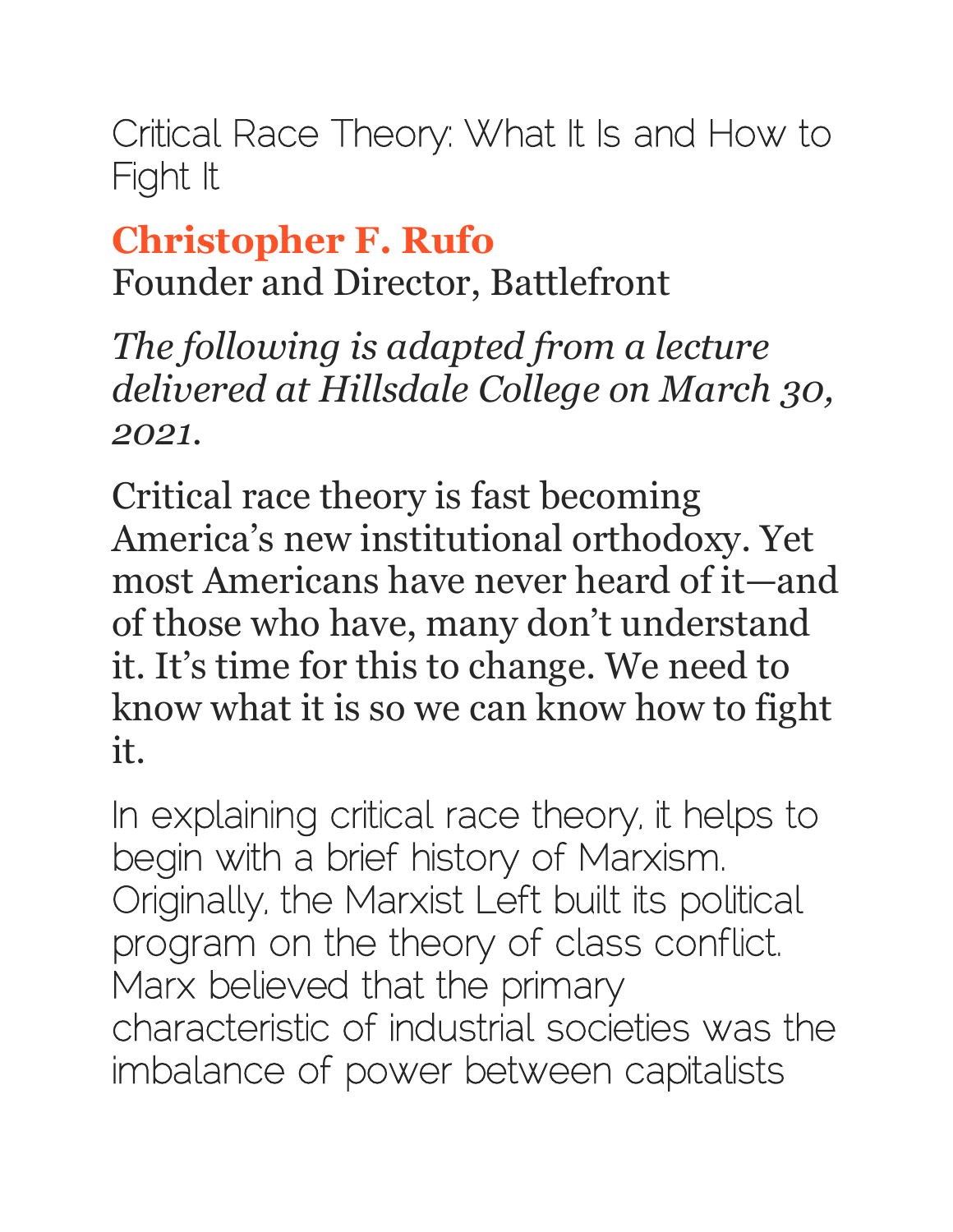and workers. The solution to that imbalance, according to Marx, was revolution: the workers would eventually gain consciousness of their plight, seize the means of production, overthrow the capitalist class, and usher in a new socialist society.

During the 20th century, a number of regimes underwent Marxist-style revolutions, and each ended in disaster. Socialist governments in the Soviet Union, China, Cambodia, Cuba, and elsewhere racked up a body count of nearly 100 million of their own people. They are remembered for their gulags, show trials, executions, and mass starvations. In practice, Marx's ideas unleashed man's darkest brutalities.

By the mid-1960s, Marxist intellectuals in the West had begun to acknowledge these failures. They recoiled at revelations of Soviet atrocities and came to realize that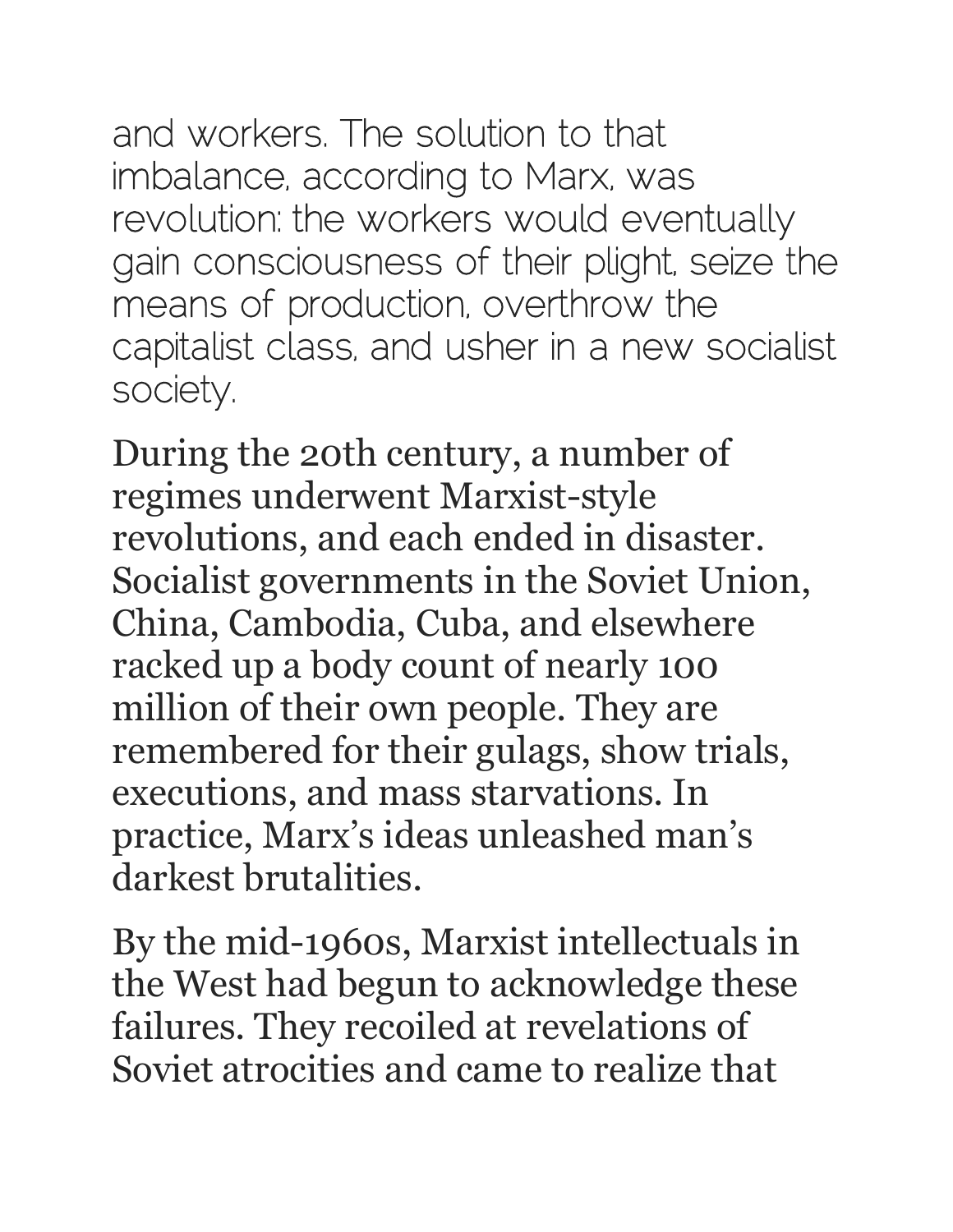workers' revolutions would never occur in Western Europe or the United States, where there were large middle classes and rapidly improving standards of living. Americans in particular had never developed a sense of class consciousness or class division. Most Americans believed in the American dream—the idea that they could transcend their origins through education, hard work, and good citizenship.

But rather than abandon their Leftist political project, Marxist scholars in the West simply adapted their revolutionary theory to the social and racial unrest of the 1960s. Abandoning Marx's economic dialectic of capitalists and workers, they substituted race for class and sought to create a revolutionary coalition of the dispossessed based on racial and ethnic categories.

Fortunately, the early proponents of this revolutionary coalition in the U.S. lost out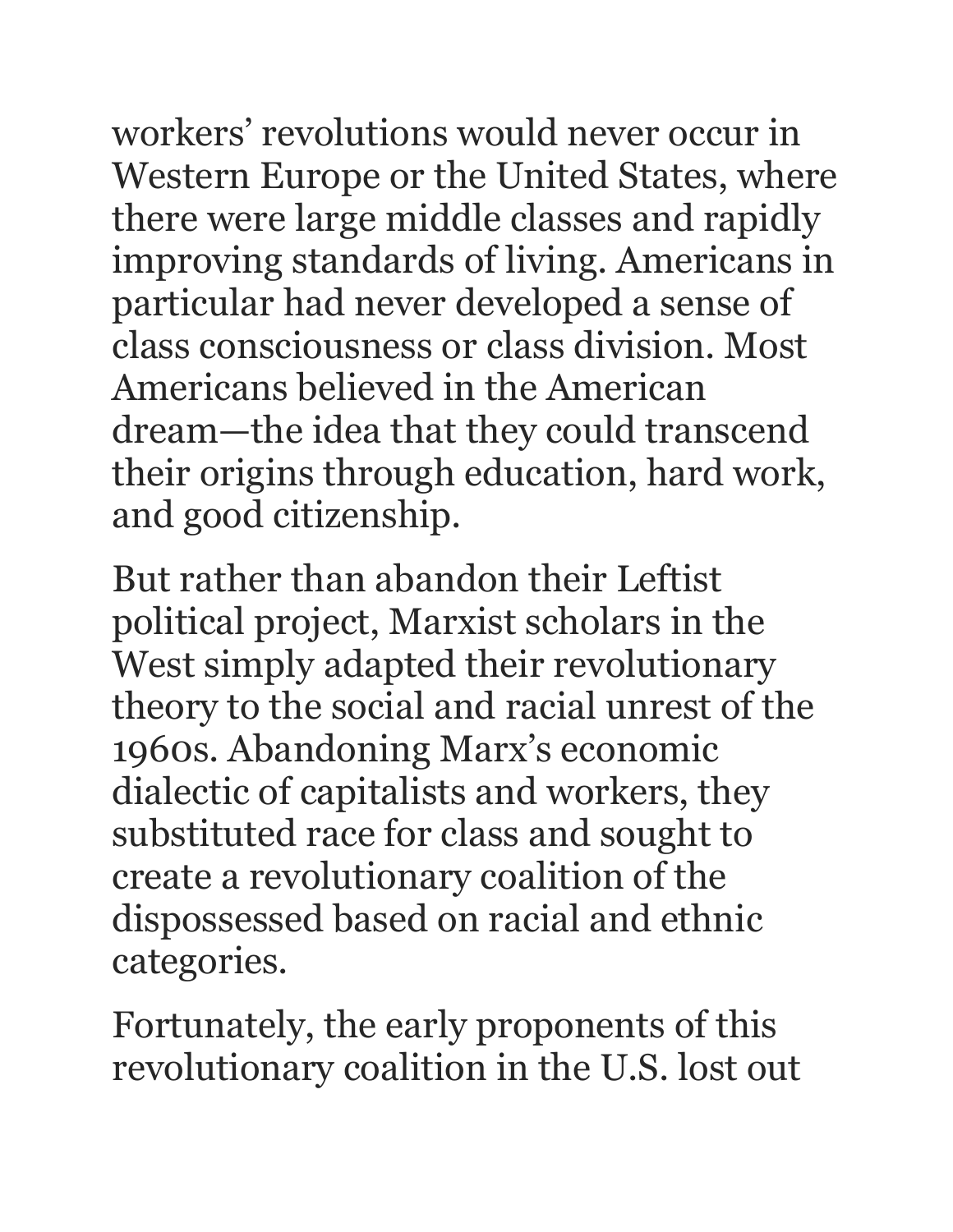in the 1960s to the civil rights movement, which sought instead the fulfillment of the American promise of freedom and equality under the law. Americans preferred the idea of improving their country to that of overthrowing it. The vision of Martin Luther King, Jr., President Johnson's pursuit of the Great Society, and the restoration of law and order promised by President Nixon in his 1968 campaign defined the post-1960s American political consensus.

But the radical Left has proved resilient and enduring—which is where critical race theory comes in.

### **WHAT IT IS**

Critical race theory is an academic discipline, formulated in the 1990s, built on the intellectual framework of identity-based Marxism. Relegated for many years to universities and obscure academic journals, over the past decade it has increasingly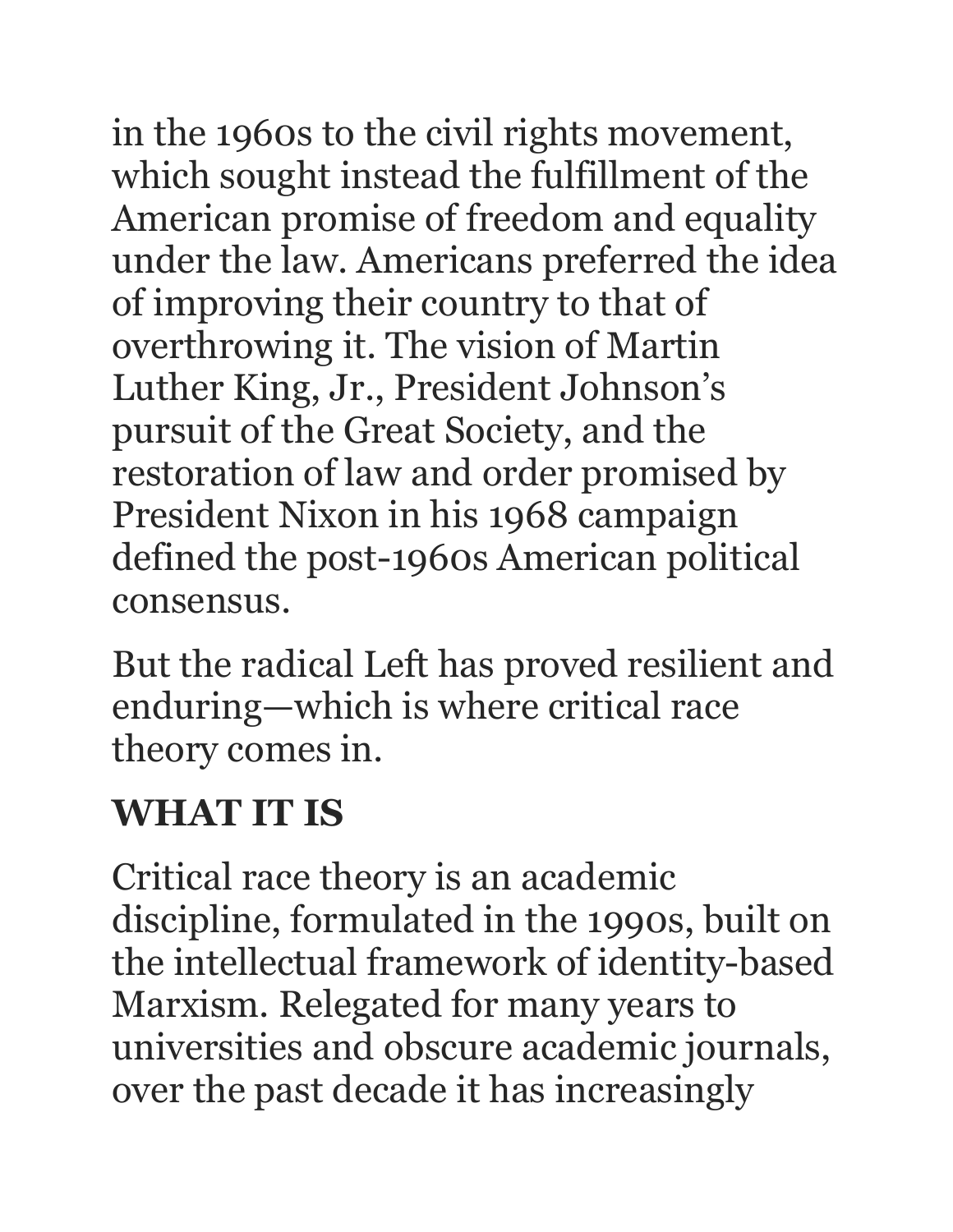become the default ideology in our public institutions. It has been injected into government agencies, public school systems, teacher training programs, and corporate human resources departments in the form of diversity training programs, human resources modules, public policy frameworks, and school curricula.

There are a series of euphemisms deployed by its supporters to describe critical race theory, including "equity," "social justice," "diversity and inclusion," and "culturally responsive teaching." Critical race theorists, masters of language construction, realize that "neo-Marxism" would be a hard sell. *Equity*, on the other hand, sounds nonthreatening and is easily confused with the American principle of *equality*. But the distinction is vast and important. Indeed, equality—the principle proclaimed in the Declaration of Independence, defended in the Civil War, and codified into law with the 14th and 15th Amendments, the Civil Rights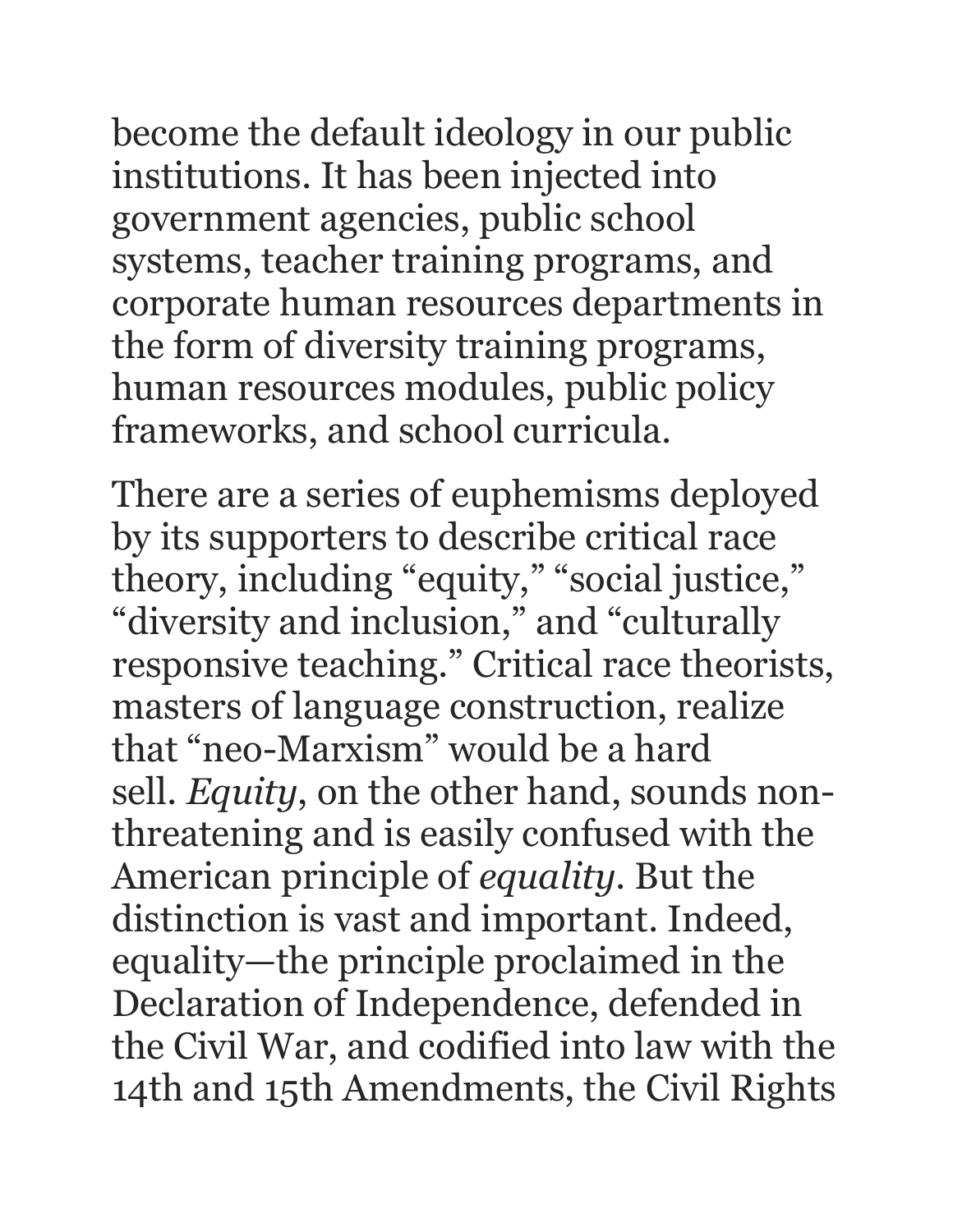Act of 1964, and the Voting Rights Act of 1965—is explicitly rejected by critical race theorists. To them, equality represents "mere nondiscrimination" and provides "camouflage" for white supremacy, patriarchy, and oppression.

In contrast to equality, equity as defined and promoted by critical race theorists is little more than reformulated Marxism. In the name of equity, UCLA Law Professor and critical race theorist Cheryl Harris has proposed suspending private property rights, seizing land and wealth and redistributing them along racial lines. Critical race guru Ibram X. Kendi, who directs the Center for Antiracist Research at Boston University, has proposed the creation of a federal Department of Antiracism. This department would be independent of (i.e., unaccountable to) the elected branches of government, and would have the power to nullify, veto, or abolish any law at any level of government and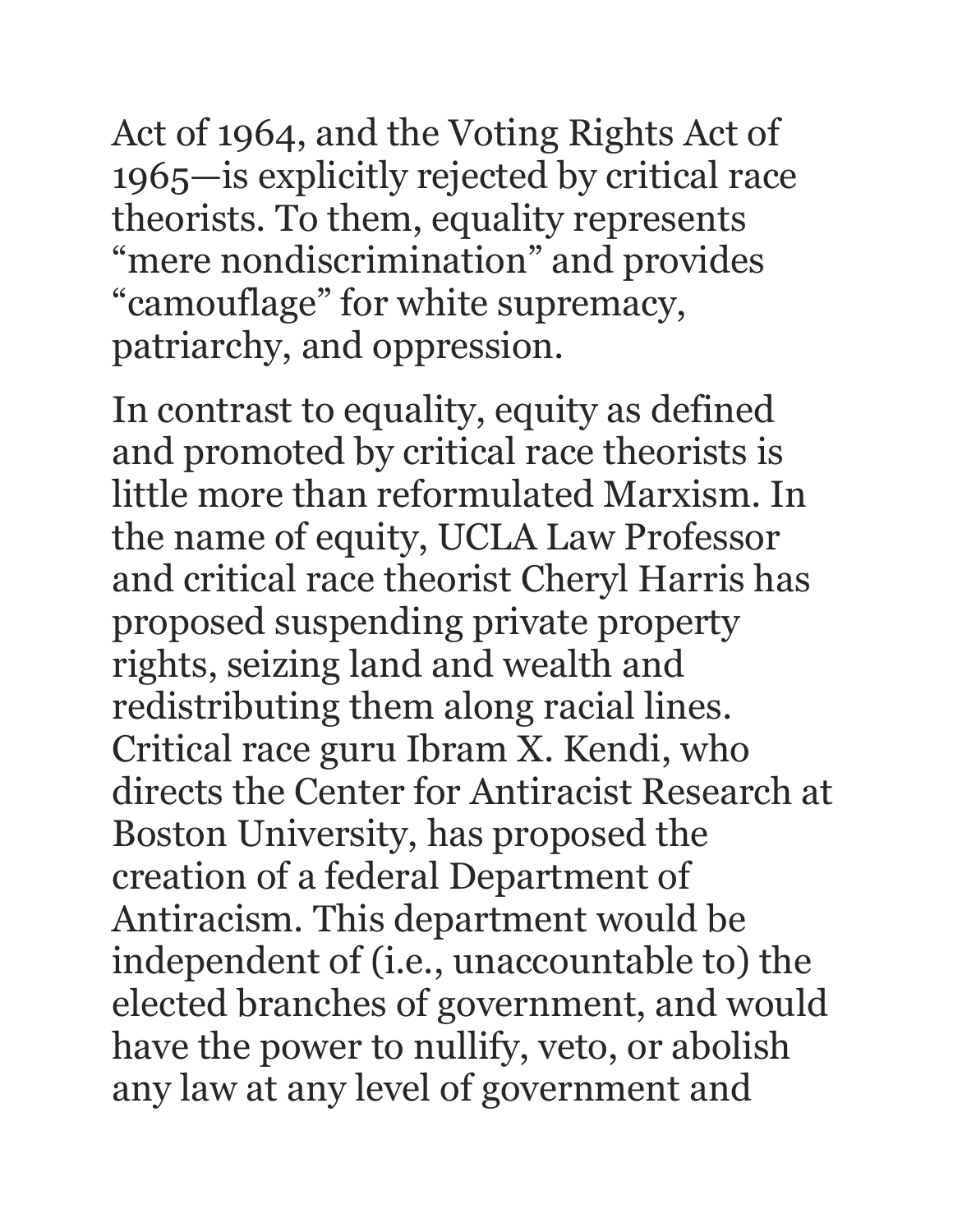curtail the speech of political leaders and others who are deemed insufficiently "antiracist."

One practical result of the creation of such a department would be the overthrow of capitalism, since according to Kendi, "In order to truly be antiracist, you also have to truly be anti-capitalist." In other words, identity is the means and Marxism is the end.

An equity-based form of government would mean the end not only of private property, but also of individual rights, equality under the law, federalism, and freedom of speech. These would be replaced by race-based redistribution of wealth, group-based rights, active discrimination, and omnipotent bureaucratic authority. Historically, the accusation of "anti-Americanism" has been overused. But in this case, it's not a matter of interpretation—critical race theory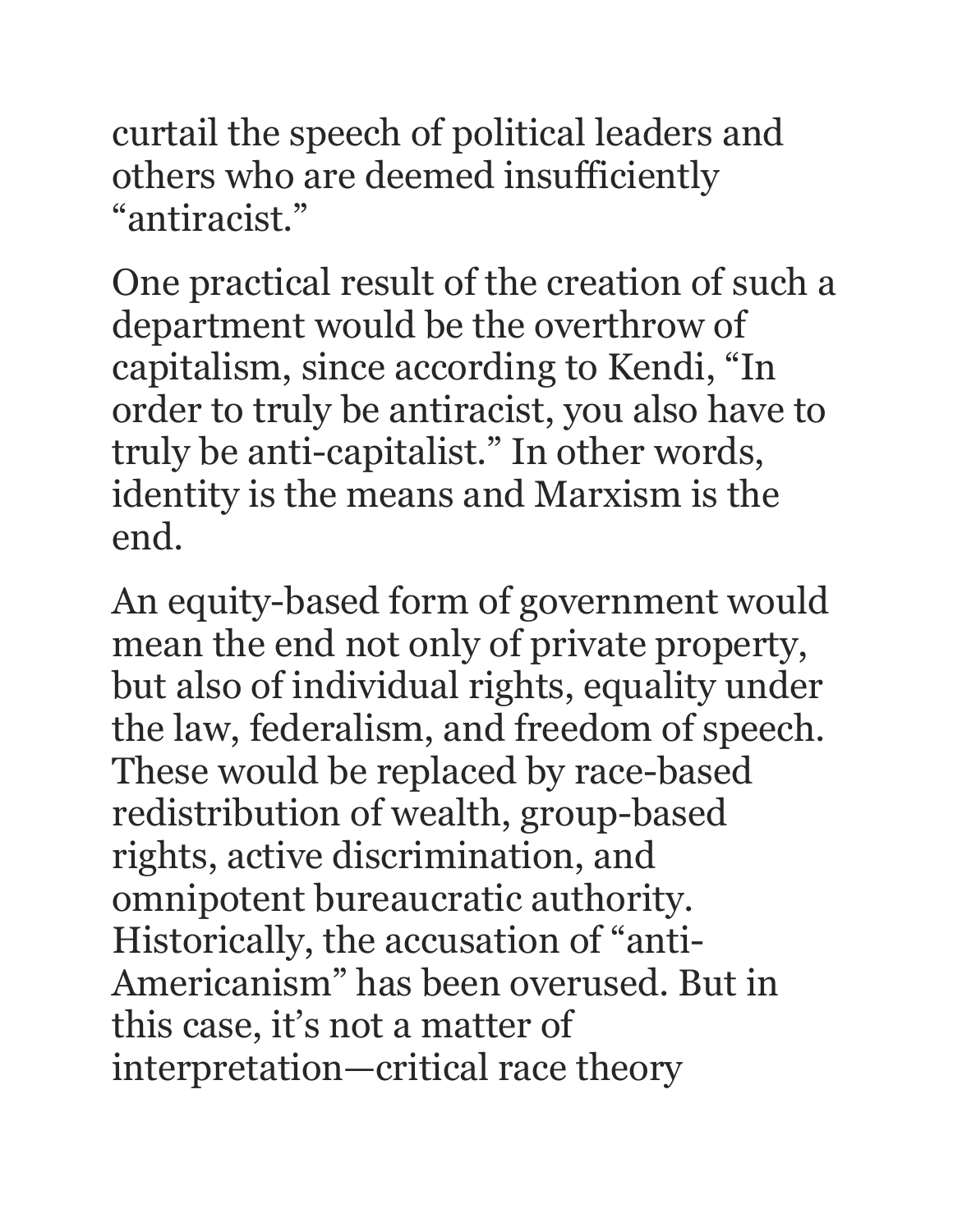prescribes a revolutionary program that would overturn the principles of the Declaration and destroy the remaining structure of the Constitution.

# **HOW IT WORKS**

What does critical race theory look like in practice? Last year, I authored a series of reports focused on critical race theory in the federal government. The FBI was holding workshops on intersectionality theory. The Department of Homeland Security was telling white employees they were committing "microinequities" and had been "socialized into oppressor roles." The Treasury Department held a training session telling staff members that "virtually all white people contribute to racism" and that they must convert "everyone in the federal government" to the ideology of "antiracism." And the Sandia National Laboratories, which designs America's nuclear arsenal, sent white male executives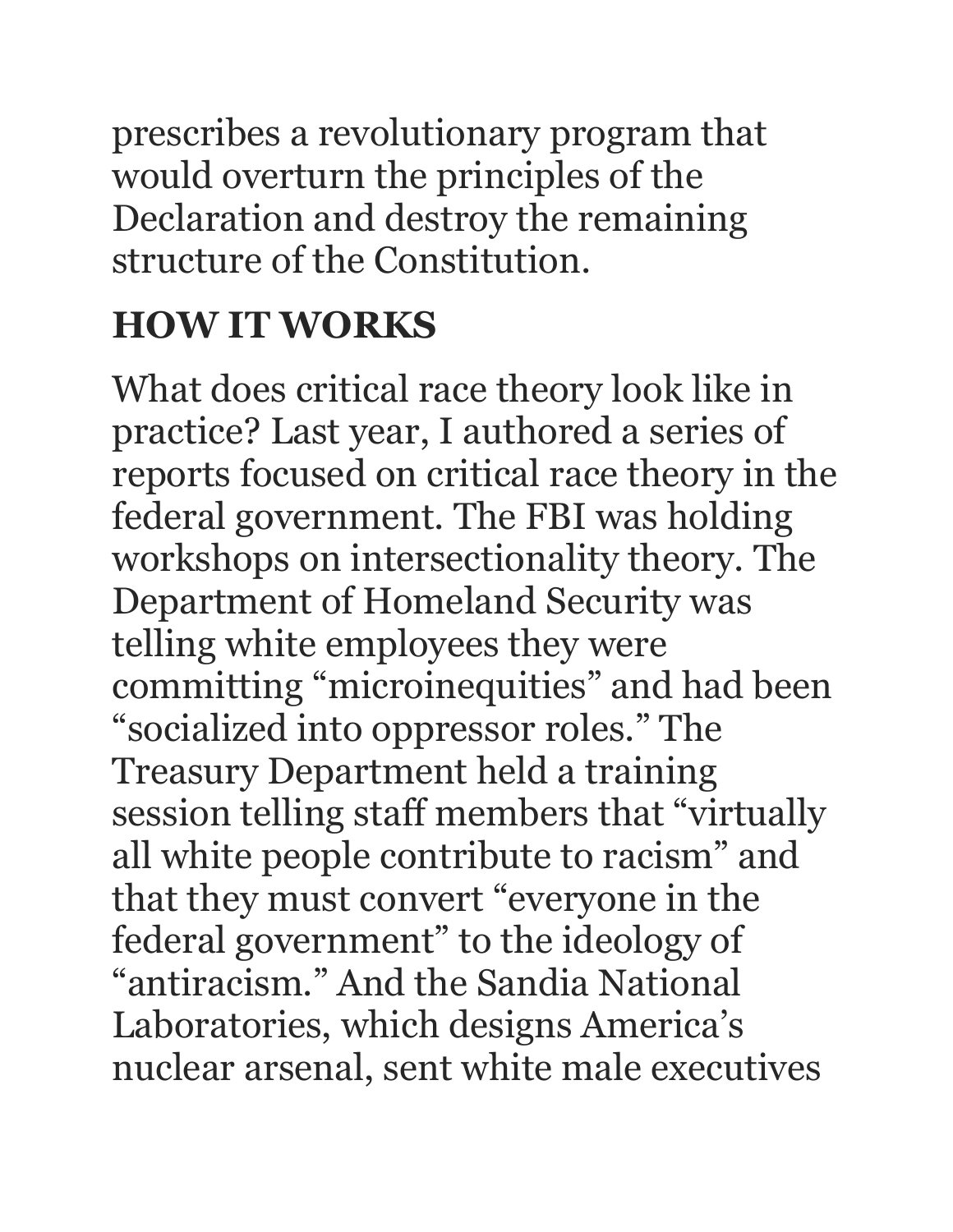to a three-day reeducation camp, where they were told that "white male culture" was analogous to the "KKK," "white supremacists," and "mass killings." The executives were then forced to renounce their "white male privilege" and write letters of apology to fictitious women and people of color.

This year, I produced another series of reports focused on critical race theory in education. In Cupertino, California, an elementary school forced first-graders to deconstruct their racial and sexual identities, and rank themselves according to their "power and privilege." In Springfield, Missouri, a middle school forced teachers to locate themselves on an "oppression matrix," based on the idea that straight, white, English-speaking, Christian males are members of the oppressor class and must atone for their privilege and "covert white supremacy." In Philadelphia, an elementary school forced fifth-graders to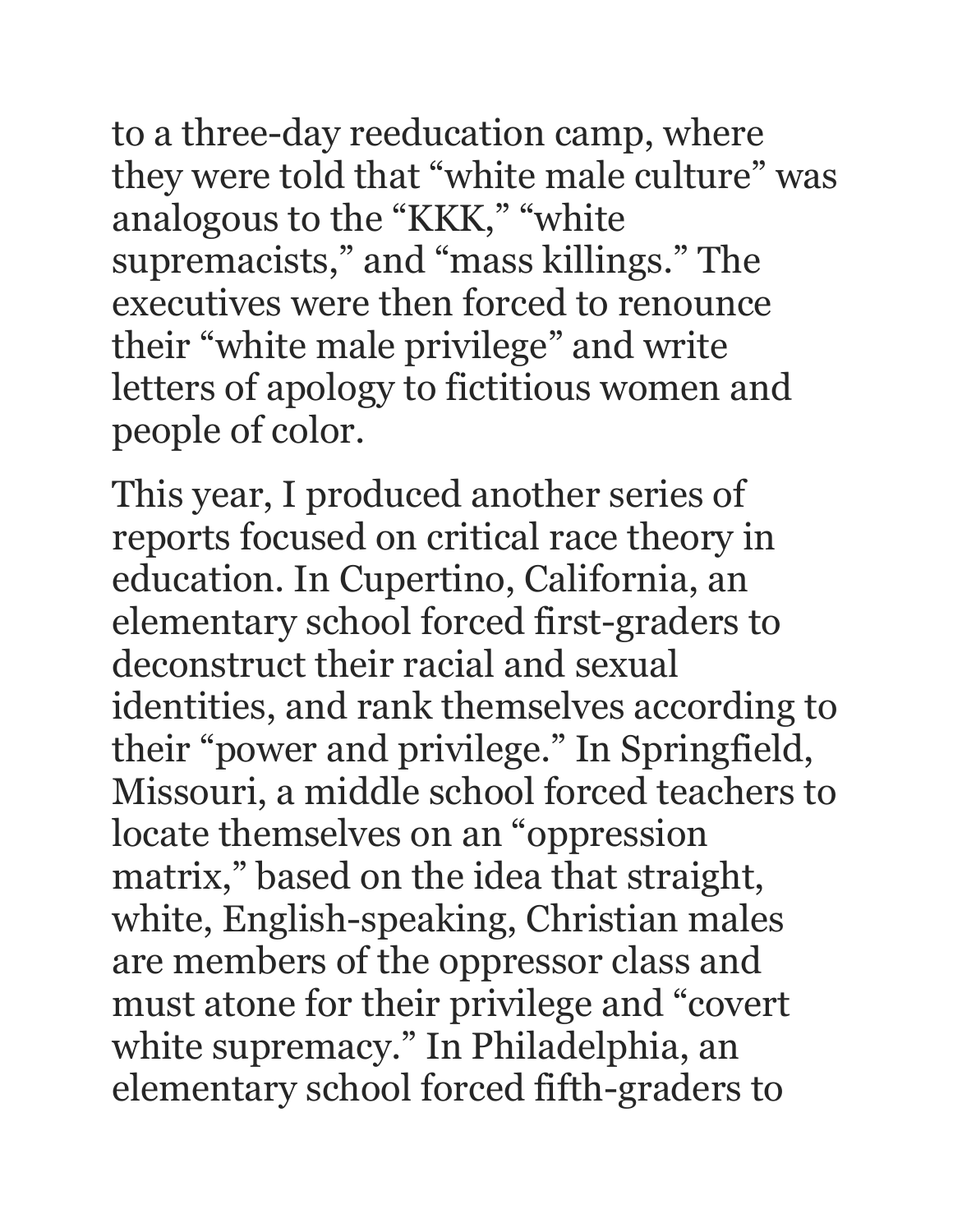celebrate "Black communism" and simulate a Black Power rally to free 1960s radical Angela Davis from prison, where she had once been held on charges of murder. And in Seattle, the school district told white teachers that they are guilty of "spirit murder" against black children and must "bankrupt [their] privilege in acknowledgement of [their] thieved inheritance."

I'm just one investigative journalist, but I've developed a database of more than 1,000 of these stories. When I say that critical race theory is becoming the operating ideology of our public institutions, it is not an exaggeration—from the universities to bureaucracies to k-12 school systems, critical race theory has permeated the collective intelligence and decision-making process of American government, with no sign of slowing down.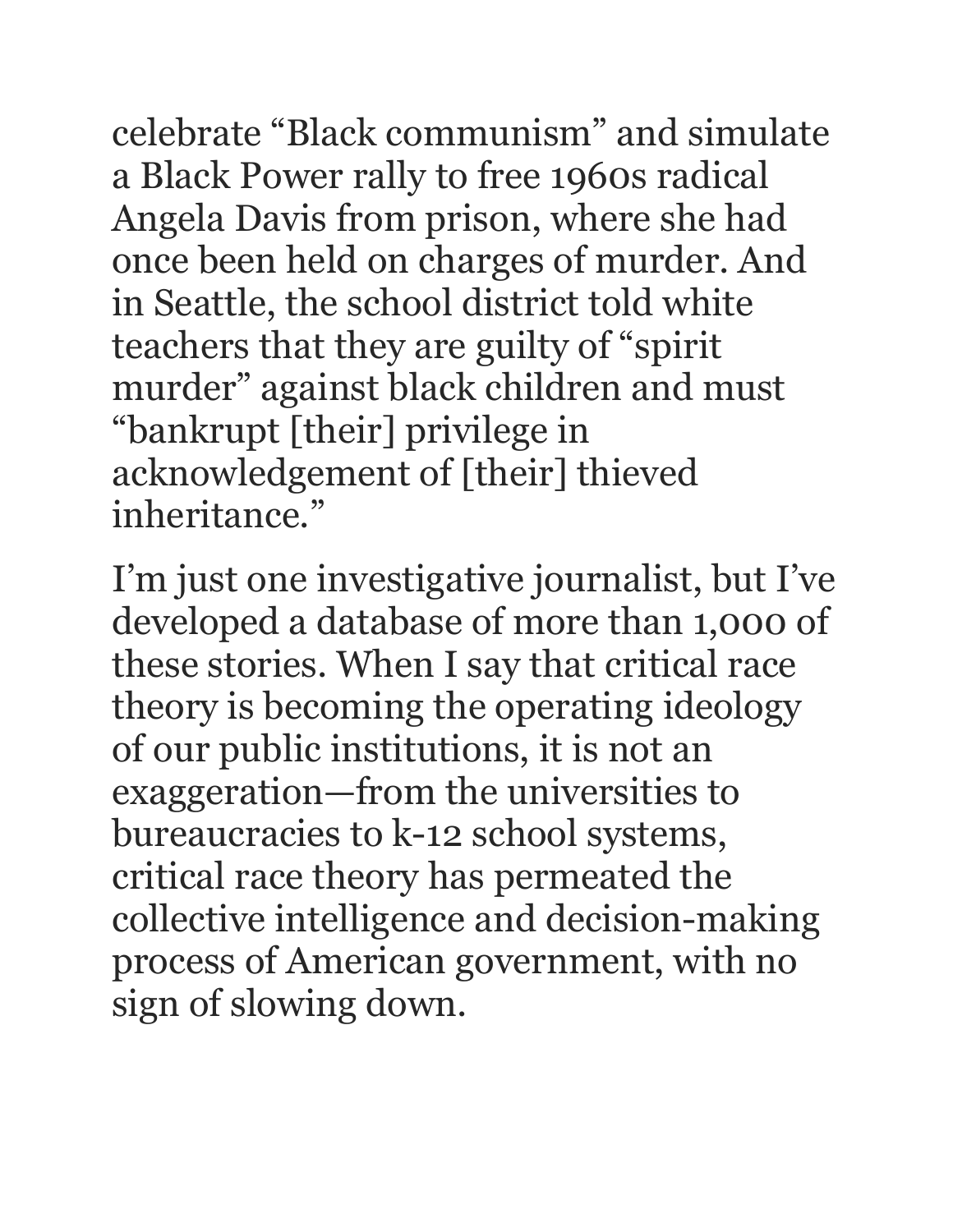This is a revolutionary change. When originally established, these government institutions were presented as neutral, technocratic, and oriented towards broadlyheld perceptions of the public good. Today, under the increasing sway of critical race theory and related ideologies, they are being turned against the American people. This isn't limited to the permanent bureaucracy in Washington, D.C., but is true as well of institutions in the states, even in red states, and it is spreading to county public health departments, small Midwestern school districts, and more. This ideology will not stop until it has devoured all of our institutions.

### **FUTILE RESISTANCE**

Thus far, attempts to halt the encroachment of critical race theory have been ineffective. There are a number of reasons for this.

First, too many Americans have developed an acute fear of speaking up about social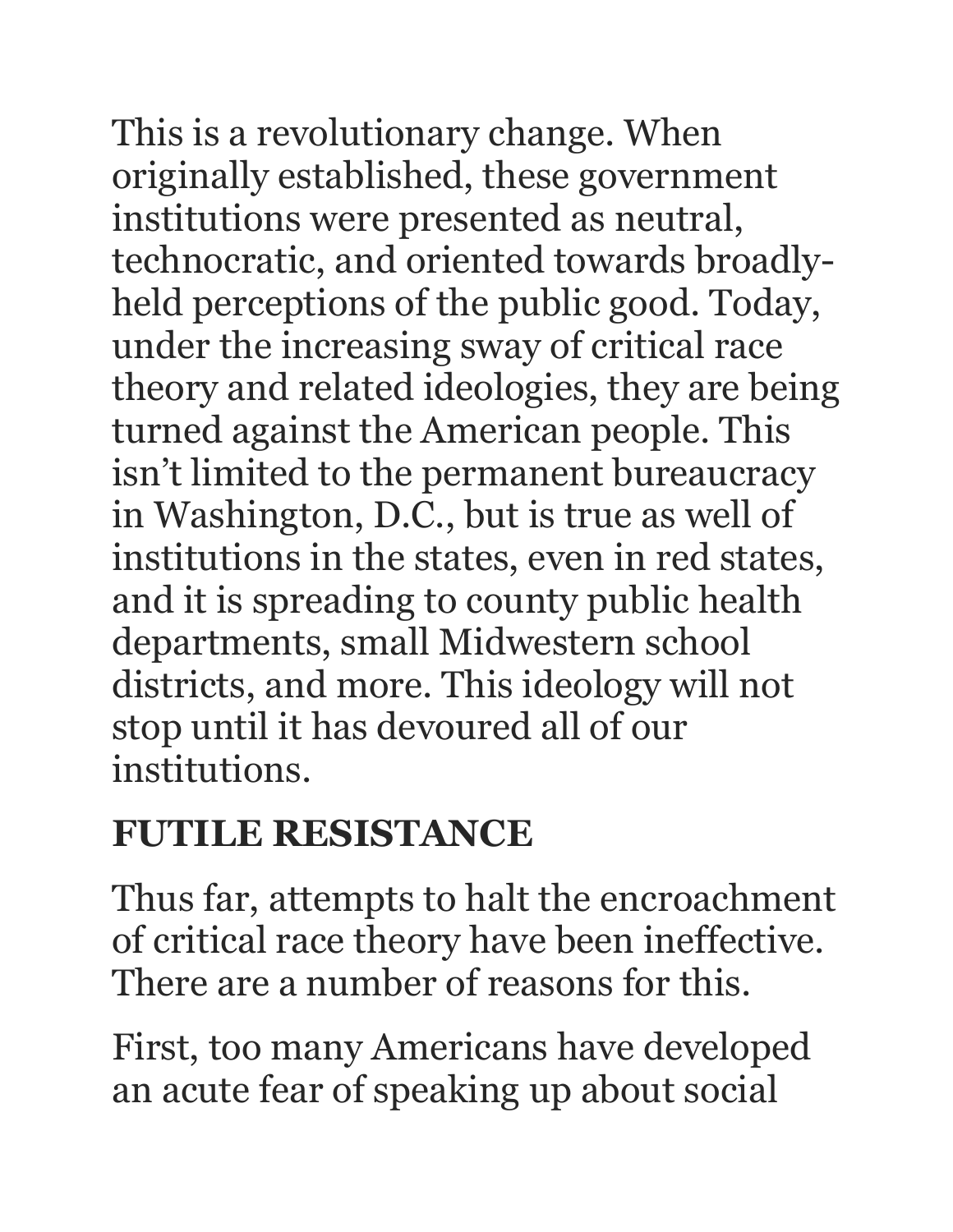and political issues, especially those involving race. According to a recent Gallup poll, 77 percent of conservatives are afraid to share their political beliefs publicly. Worried about getting mobbed on social media, fired from their jobs, or worse, they remain quiet, largely ceding the public debate to those pushing these anti-American ideologies. Consequently, the institutions themselves become monocultures: dogmatic, suspicious, and hostile to a diversity of opinion. Conservatives in both the federal government and public school systems have told me that their "equity and inclusion" departments serve as political offices, searching for and stamping out any dissent from the official orthodoxy.

Second, critical race theorists have constructed their argument like a mousetrap. Disagreement with their program becomes irrefutable evidence of a dissenter's "white fragility," "unconscious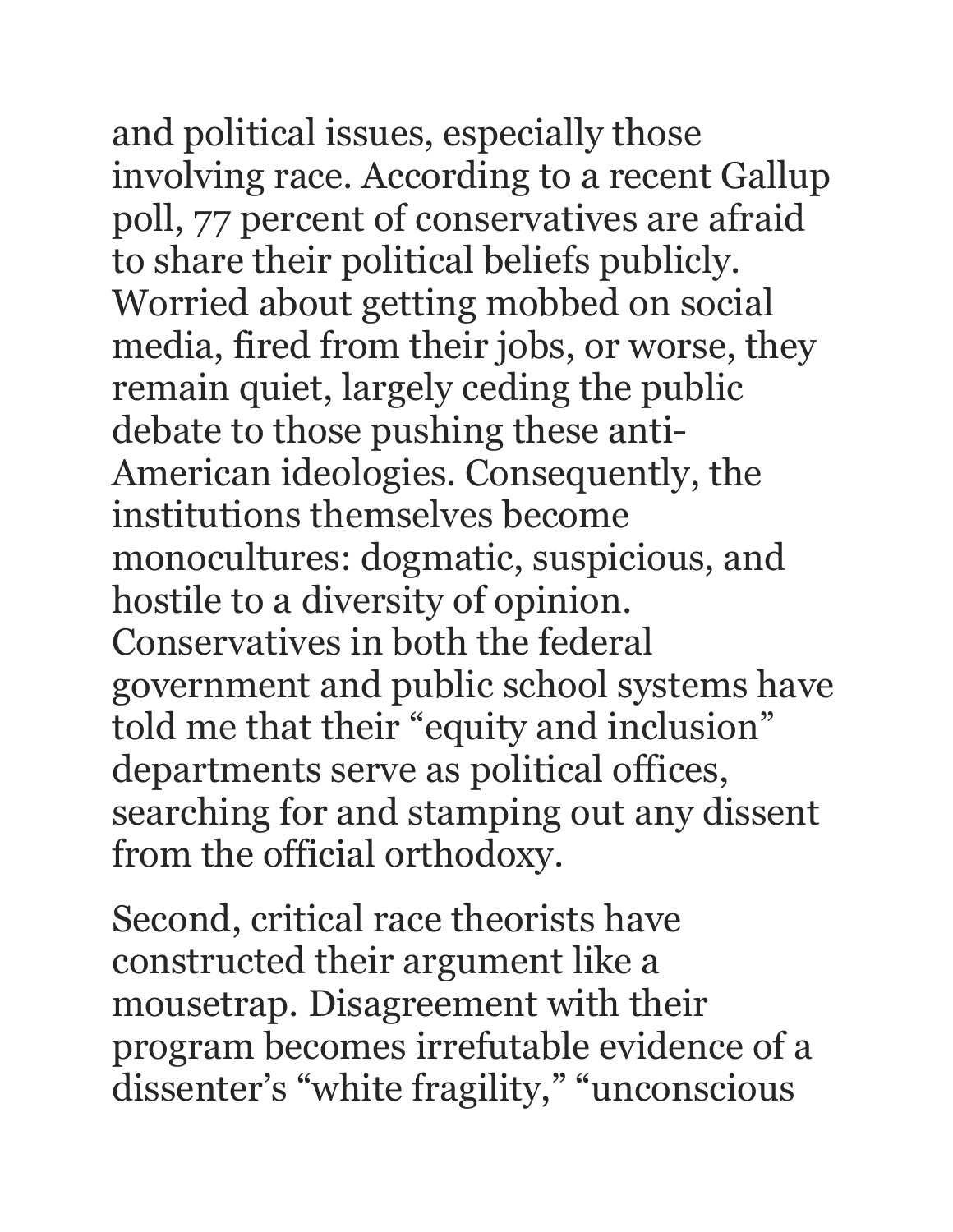bias," or "internalized white supremacy." I've seen this projection of false consciousness on their opponents play out dozens of times in my reporting. Diversity trainers will make an outrageous claim such as "all whites are intrinsically oppressors" or "white teachers are guilty of spirit murdering black children"—and then when confronted with disagreement, they adopt a patronizing tone and explain that participants who feel "defensiveness" or "anger" are reacting out of guilt and shame. Dissenters are instructed to remain silent, "lean into the discomfort," and accept their "complicity in white supremacy."

Third, Americans across the political spectrum have failed to separate the premise of critical race theory from its conclusion. Its premise—that American history includes slavery and other injustices, and that we should examine and learn from that history—is undeniable. But its revolutionary conclusion—that America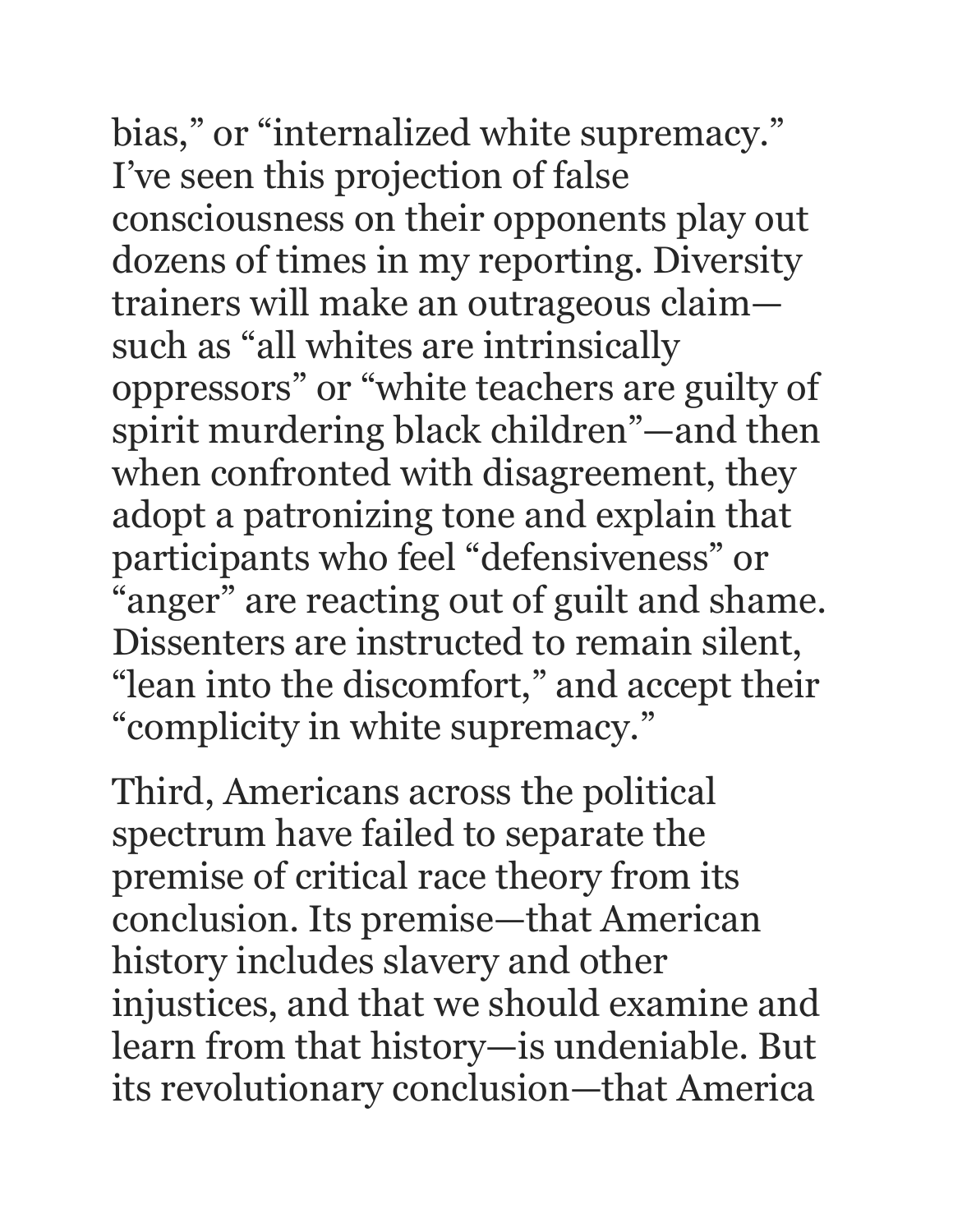was founded on and defined by racism and that our founding principles, our Constitution, and our way of life should be overthrown—does not rightly, much less necessarily, follow.

Fourth and finally, the writers and activists who have had the courage to speak out against critical race theory have tended to address it on the theoretical level, pointing out the theory's logical contradictions and dishonest account of history. These criticisms are worthy and good, but they move the debate into the academic realm, which is friendly terrain for proponents of critical race theory. They fail to force defenders of this revolutionary ideology to defend the practical consequences of their ideas in the realm of politics.

## **POLITICAL ENGAGEMENT**

No longer simply an academic matter, critical race theory has become a tool of political power. To borrow a phrase from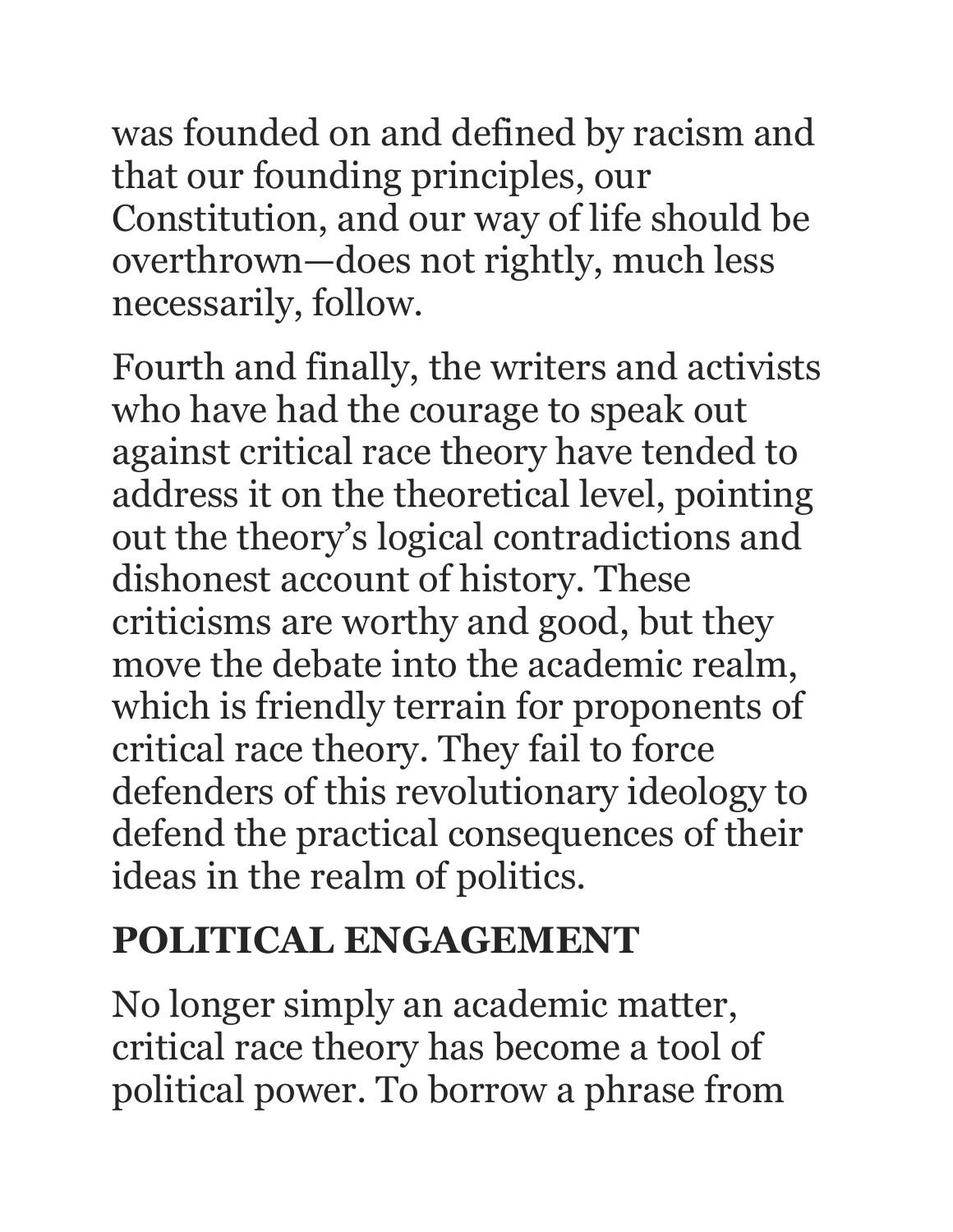the Marxist theoretician Antonio Gramsci, it is fast achieving "cultural hegemony" in America's public institutions. More and more, it is driving the vast machinery of the state and society. If we want to succeed in opposing it, we must address it politically at every level.

Critical race theorists must be confronted with and forced to speak to the facts. Do they support public schools separating firstgraders into groups of "oppressors" and "oppressed"? Do they support mandatory curricula teaching that "all white people play a part in perpetuating systemic racism"? Do they support public schools instructing white parents to become "white traitors" and advocate for "white abolition"? Do they want those who work in government to be required to undergo this kind of reeducation? How about managers and workers in corporate America? How about the men and women in our military? How about every one of us?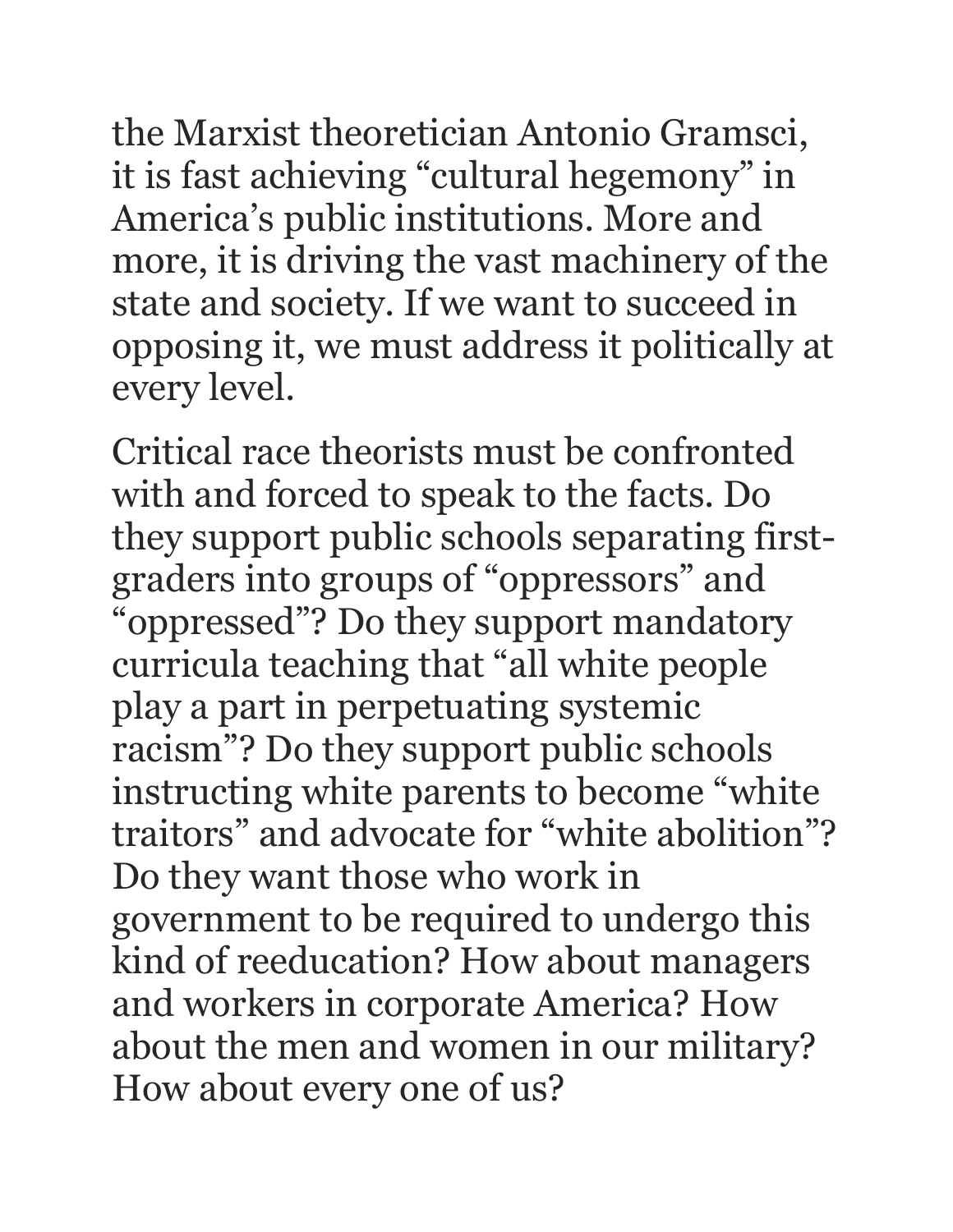There are three parts to a successful strategy to defeat the forces of critical race theory: governmental action, grassroots mobilization, and an appeal to principle.

We already see examples of governmental action. Last year, one of my reports led President Trump to issue an executive order banning critical race theory-based training programs in the federal government. President Biden rescinded this order on his first day in office, but it provides a model for governors and municipal leaders to follow. This year, several state legislatures have introduced bills to achieve the same goal: preventing public institutions from conducting programs that stereotype, scapegoat, or demean people on the basis of race. And I have organized a coalition of attorneys to file lawsuits against schools and government agencies that impose critical race theory-based programs on grounds of the First Amendment (which protects citizens from compelled speech),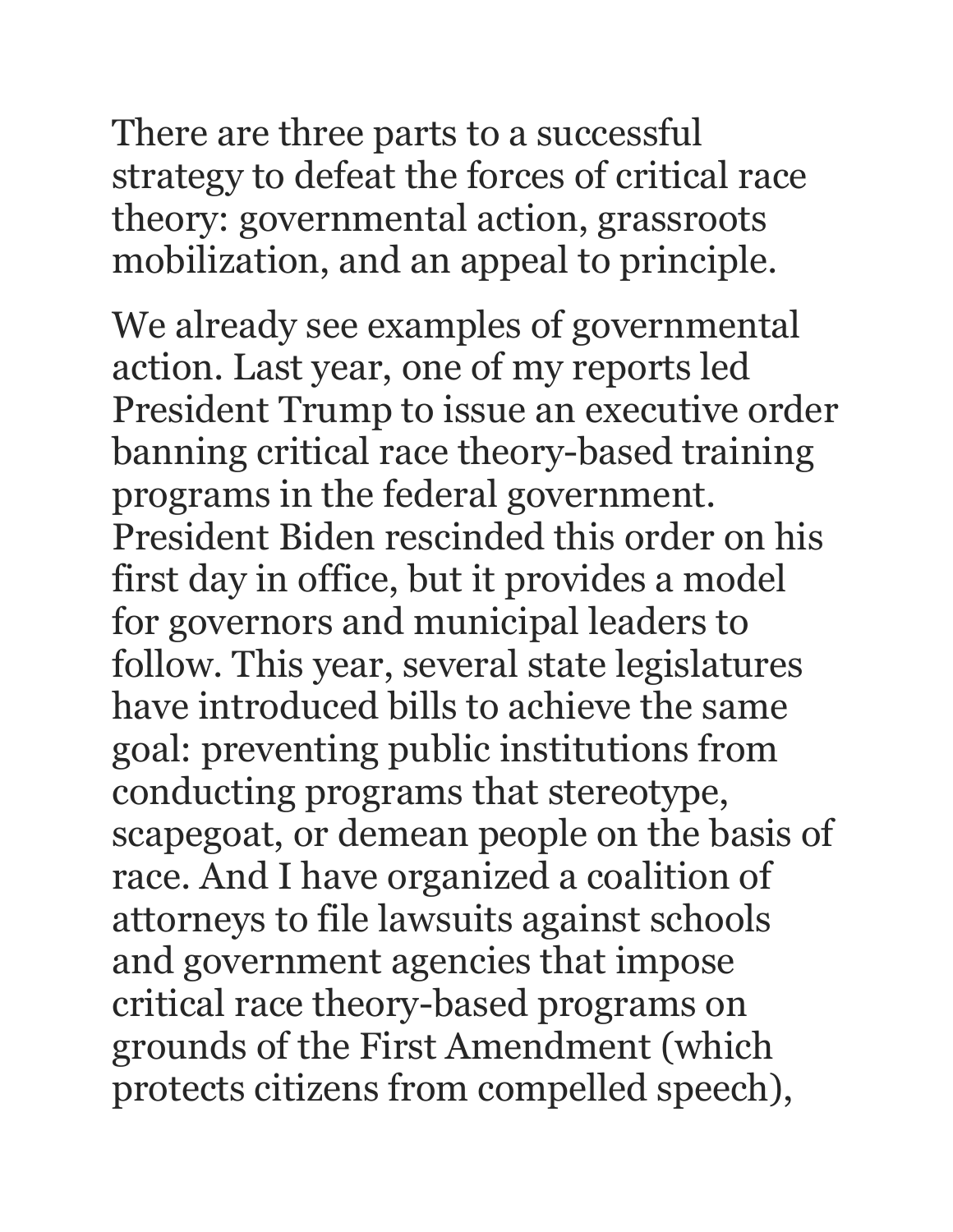the Fourteenth Amendment (which provides equal protection under the law), and the Civil Rights Act of 1964 (which prohibits public institutions from discriminating on the basis of race).

On the grassroots level, a multiracial and bipartisan coalition is emerging to do battle against critical race theory. Parents are mobilizing against racially divisive curricula in public schools and employees are increasingly speaking out against Orwellian reeducation in the workplace. When they see what is happening, Americans are naturally outraged that critical race theory promotes three ideas—race essentialism, collective guilt, and neo-segregation—which violate the basic principles of equality and justice. Anecdotally, many Chinese-Americans have told me that having survived the Cultural Revolution in their former country, they refuse to let the same thing happen here.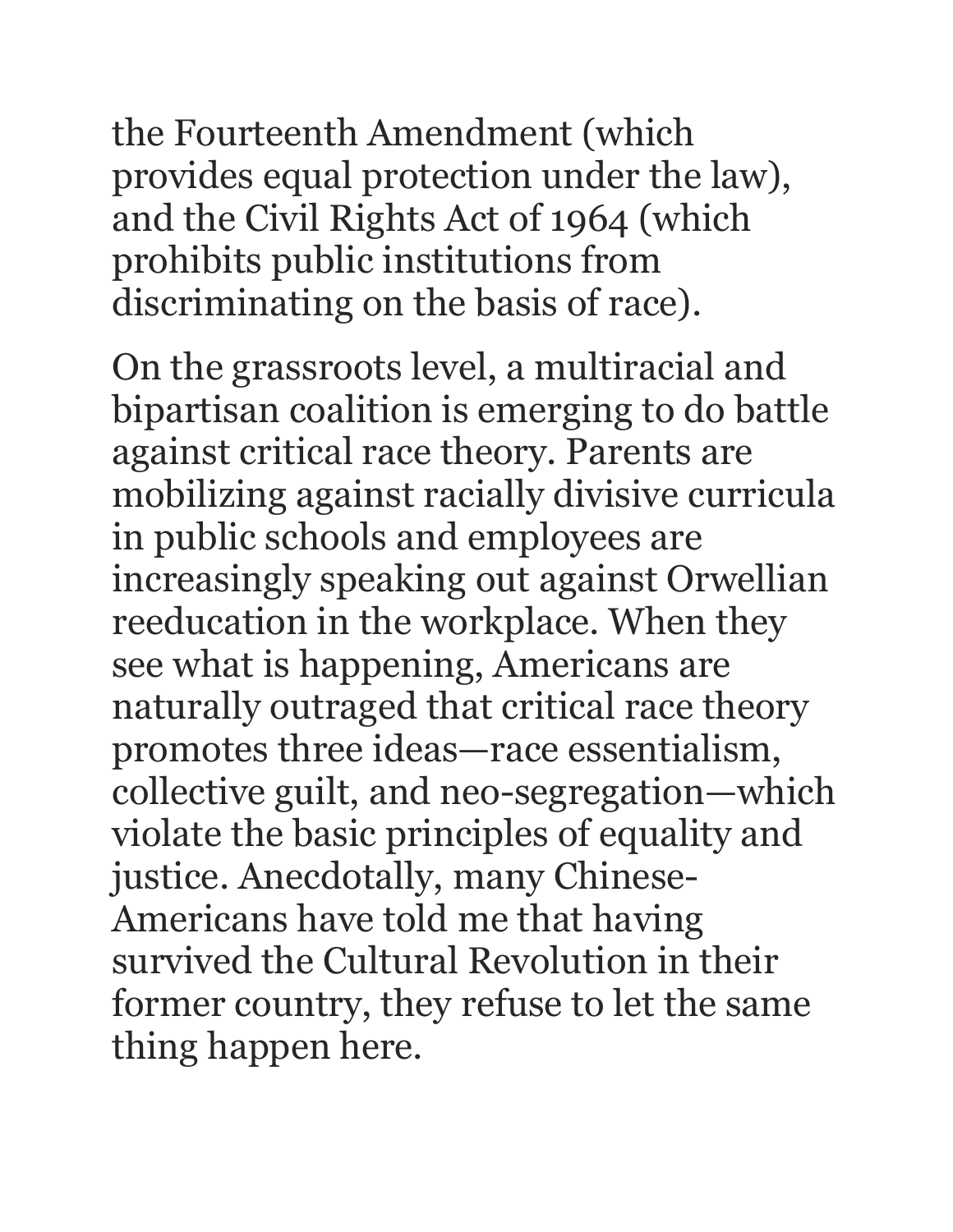In terms of principles, we need to employ our own moral language rather than allow ourselves to be confined by the categories of critical race theory. For example, we often find ourselves debating "diversity." Diversity as most of us understand it is generally good, all things being equal, but it is of secondary value. We should be talking about and aiming at *excellence*, a common standard that challenges people of all backgrounds to achieve their potential. On the scale of desirable ends, excellence beats diversity every time.

Similarly, in addition to pointing out the dishonesty of the historical narrative on which critical race theory is predicated, we must promote the true story of America—a story that is honest about injustices in American history, but that places them in the context of our nation's high ideals and the progress we have made towards realizing them. Genuine American history is rich with stories of achievements and